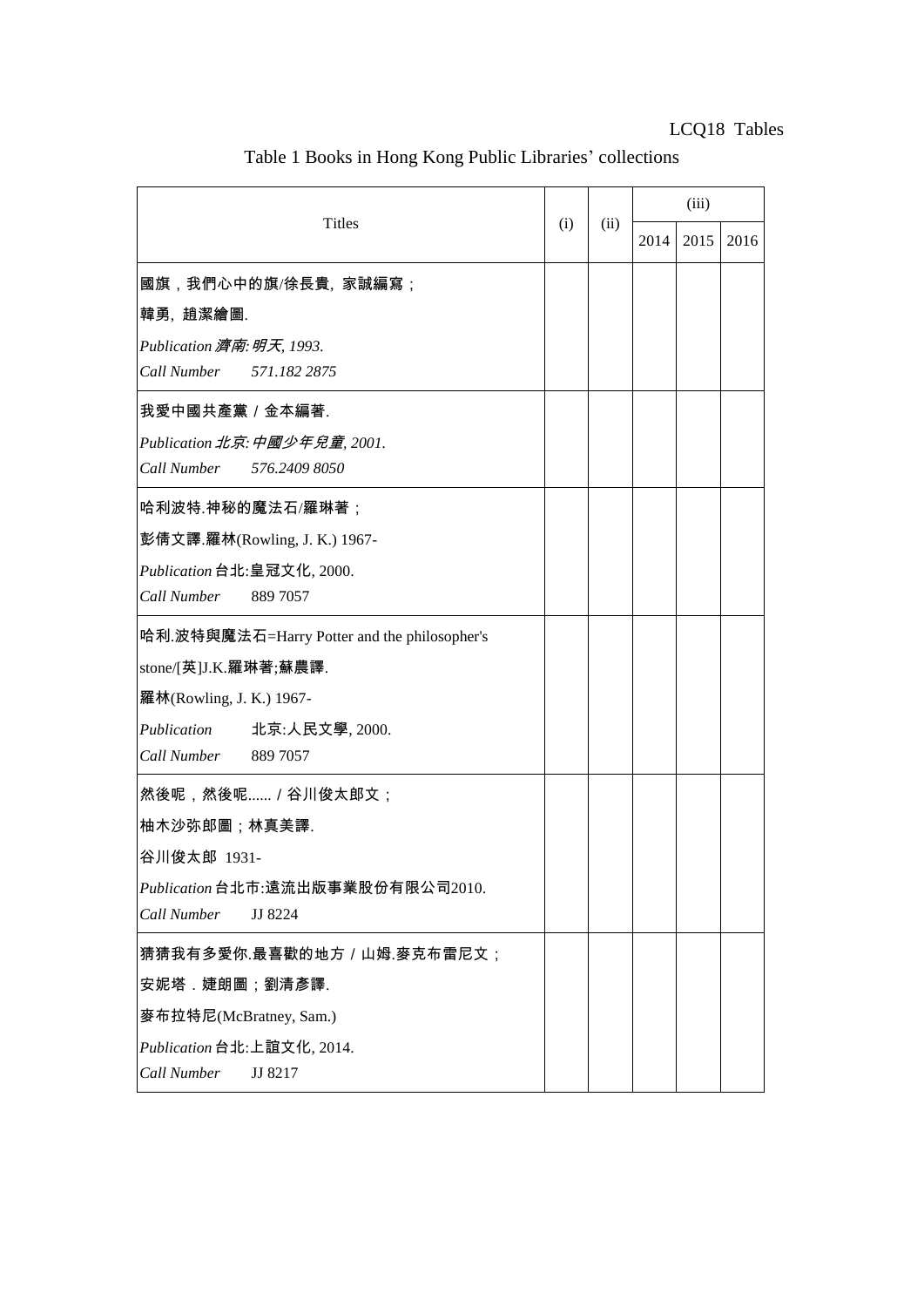| 挪威的森林.下/村上春樹著;賴明珠譯.        |  |  |  |
|----------------------------|--|--|--|
| 村上春樹 1949-                 |  |  |  |
| Publication 台北:時報文化, 2003. |  |  |  |
| Edition<br>2nd.            |  |  |  |
| Call Number<br>889 4254    |  |  |  |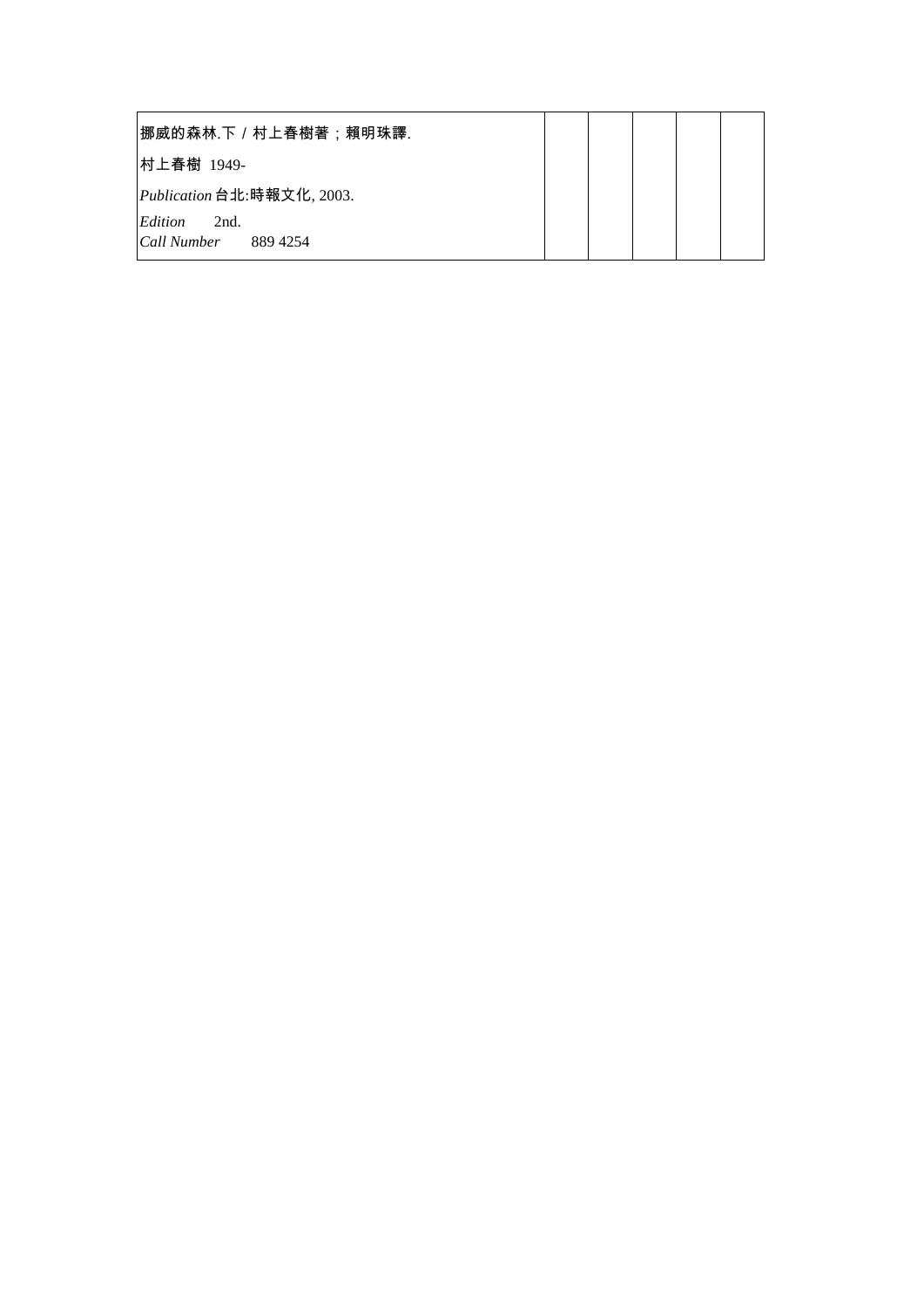| Year | Chinese books (no. of titles) |                                   | English books (no. of titles) |                                   |  |  |
|------|-------------------------------|-----------------------------------|-------------------------------|-----------------------------------|--|--|
|      | Suggested for<br>purchase     | Added<br>as library<br>collection | Suggested for<br>purchase     | Added as<br>library<br>collection |  |  |
| 2012 | 8 1 7 0                       | 7 3 8 0                           | 4 7 5 0                       | 4 2 9 0                           |  |  |
| 2013 | 6 500                         | 5490                              | 3 1 3 0                       | 2 800                             |  |  |
| 2014 | 6 700                         | 6 0 8 0                           | 2 7 3 0                       | 2470                              |  |  |
| 2015 | 6 0 8 0                       | 5 7 7 0                           | 2 3 0 0                       | 2 2 0 0                           |  |  |
| 2016 | 7800                          | 7470                              | 3 4 3 0                       | 3 2 8 0                           |  |  |

## Table 2 Breakdown figures of suggested Chinese and English books acquired in the past five years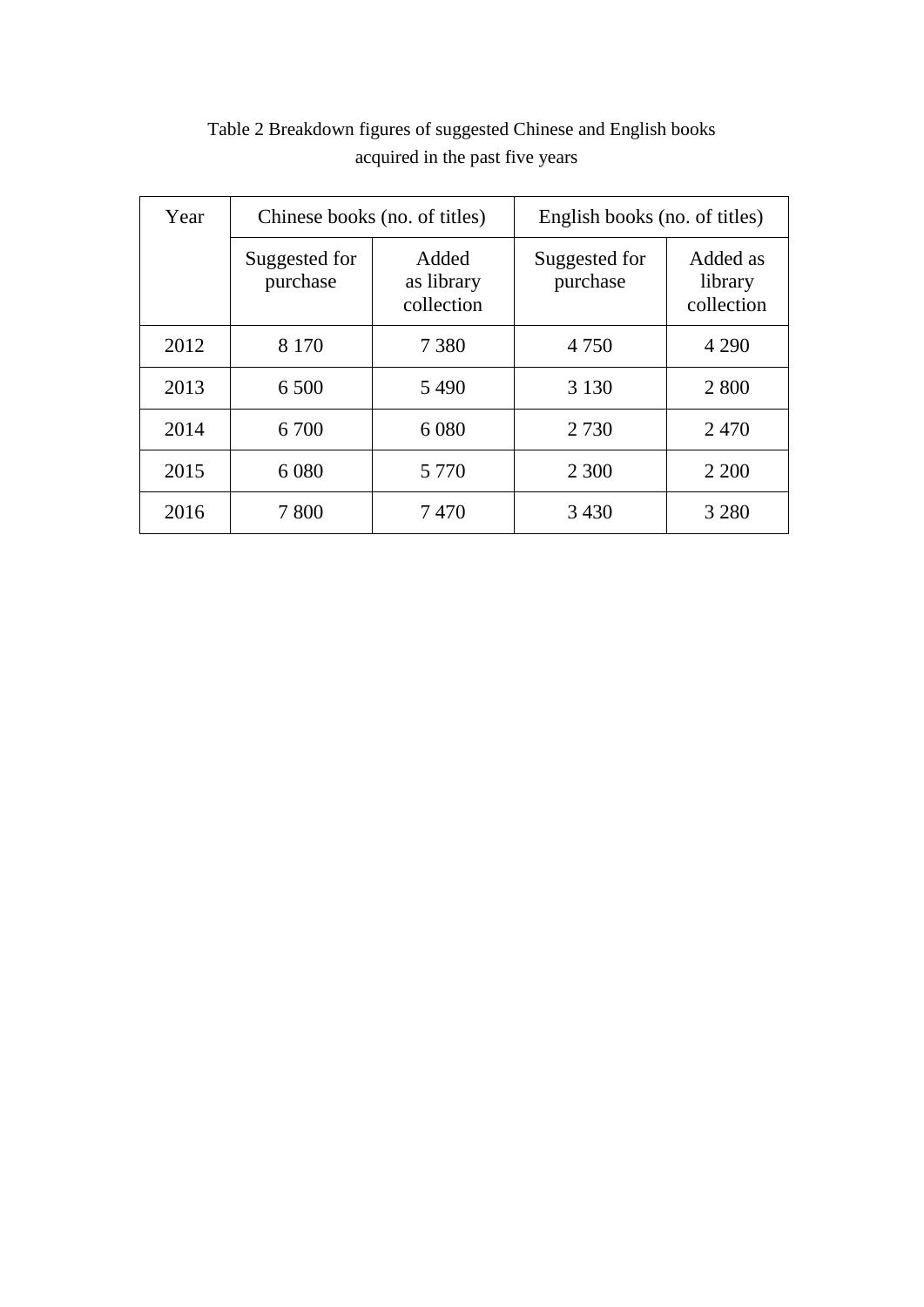| Year    | Expenditure<br>on acquiring<br>Chinese<br>books<br>(HK\$<br>million) | Percentage of<br>the total<br>expenditure on<br>book<br>acquisition | Expenditure<br>on acquiring<br>English<br>books<br>(HK\$<br>million) | Percentage of<br>the total<br>expenditure on<br>book<br>acquisition |
|---------|----------------------------------------------------------------------|---------------------------------------------------------------------|----------------------------------------------------------------------|---------------------------------------------------------------------|
| 2011-12 | 23.02                                                                | 44%                                                                 | 29.25                                                                | 56%                                                                 |
| 2012-13 | 23.31                                                                | 44%                                                                 | 29.29                                                                | 56%                                                                 |
| 2013-14 | 21.46                                                                | 43%                                                                 | 28.61                                                                | 57%                                                                 |
| 2014-15 | 23.2                                                                 | 46%                                                                 | 27.18                                                                | 54%                                                                 |
| 2015-16 | 25.9                                                                 | 49%                                                                 | 26.68                                                                | 51%                                                                 |

Table 3 Expenditures on the overall acquisition of Chinese and English books in the past five years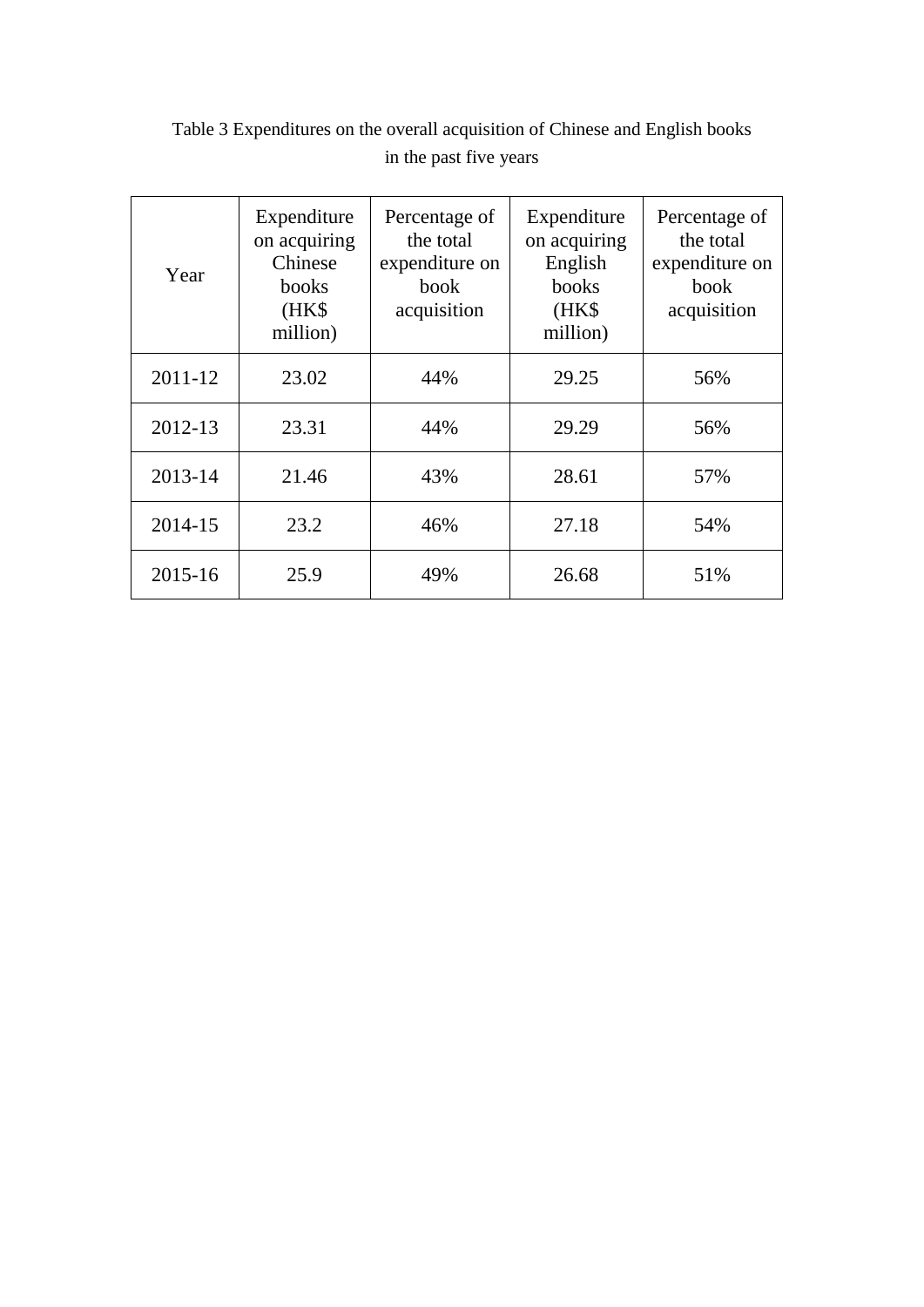| Year    | Books acquired by the HKPL               |                                                                                   |  |  |  |
|---------|------------------------------------------|-----------------------------------------------------------------------------------|--|--|--|
|         | Simplified<br>Chinese books*<br>(copies) | Percentage of simplified<br>Chinese books to the total<br>number of Chinese books |  |  |  |
| 2011-12 | 29 000                                   | 5%                                                                                |  |  |  |
| 2012-13 | 63 000                                   | 12%                                                                               |  |  |  |
| 2013-14 | 51 000                                   | 10%                                                                               |  |  |  |
| 2014-15 | 31 000                                   | 6%                                                                                |  |  |  |
| 2015-16 | 54 000                                   | 9%                                                                                |  |  |  |

Table 4 Number of simplified Chinese books acquired in the past five years

\*Estimated figures based on the number of Chinese books acquired through the relevant contract supplier of the HKPL per annum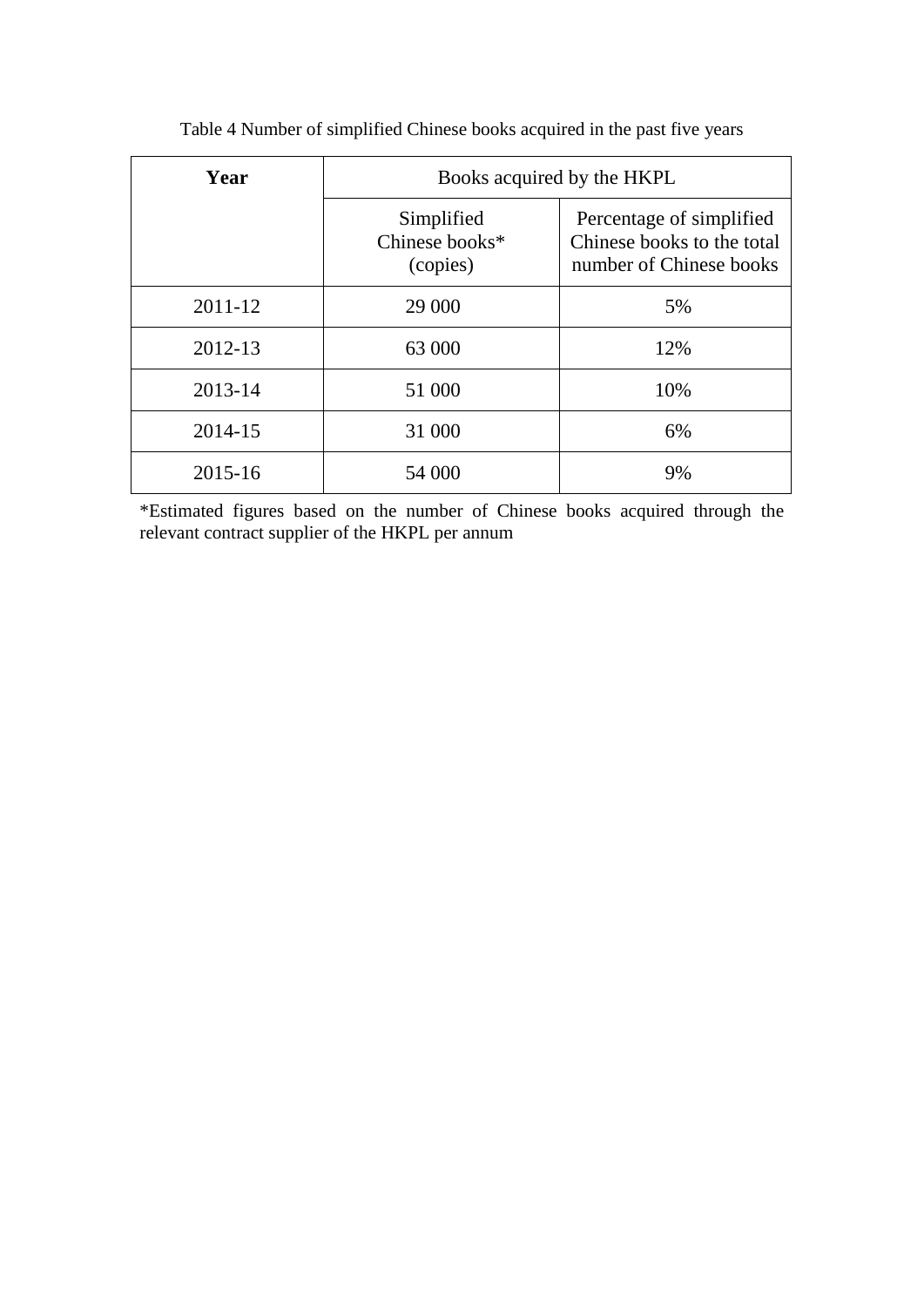|      |                                                                                                                                                                  |                                  |                                                        | Total                                            |                | Loan figures                   |
|------|------------------------------------------------------------------------------------------------------------------------------------------------------------------|----------------------------------|--------------------------------------------------------|--------------------------------------------------|----------------|--------------------------------|
| Item | Title                                                                                                                                                            | Year of<br>the first<br>purchase | Collection<br>category                                 | number of<br>copies in<br>library<br>collection* | 2016           | Cumulative<br>loan<br>figures* |
| 1.   | 國旗,我們心中的旗/徐長                                                                                                                                                     |                                  |                                                        |                                                  |                |                                |
|      | 貴,家誠編寫;<br>韓勇, 趙潔繪圖.<br>Publication 濟南: 明天, 1993.<br>Call Number<br>571.182<br>2875                                                                              | 1996                             | Junior<br>Reference<br><b>Books</b>                    | $\mathbf{1}$                                     | $\overline{0}$ | 34                             |
| 2.   | 我愛中國共產黨 / 金本編著.<br>Publication 北京:中國少年<br>兒童,2001.<br>Call Number<br>576.2409<br>8050                                                                            | 2001                             | Adult<br>Reference<br><b>Books</b>                     | $\mathbf{1}$                                     | 3              | 8                              |
| 3.   | 哈利波特.神秘的魔法石 / 羅<br>琳著;<br>彭倩文譯.羅林(Rowling, J.<br>K.) 1967-<br>Publication 台北:皇冠文化,<br>2000.<br>Call Number<br>889 7057                                           | 2001                             | Children/<br>Young<br>Adult<br>Lending<br><b>Books</b> | 144                                              | 1951           | 74 5 93                        |
| 4.   | 哈利.波特與魔法石=Harry<br>Potter and the philosopher's<br>stone/[英]J.K.羅琳著;蘇農譯.<br>羅林(Rowling, J. K.) 1967-<br>Publication 北京:人民文學,<br>2000.<br>Call Number<br>889 7057 | 2001                             | Children/<br>Young<br>Adult<br>Lending<br><b>Books</b> | 7                                                | 66             | 9713                           |
| 5.   | 然後呢,然後呢 / 谷川俊<br>太郎文;<br>柚木沙弥郎圖;林真美譯.<br>谷川俊太郎 1931-<br>Publication 台北市:遠流出<br>版事業股份有限公司2010.<br>Call Number<br>JJ 8224                                          | 2010                             | Children<br>Lending<br><b>Books</b>                    | 77                                               | 1 0 7 6        | 6765                           |

Table 5 Loan figures of individual titles in the past year and their cumulative loan figures since first purchase